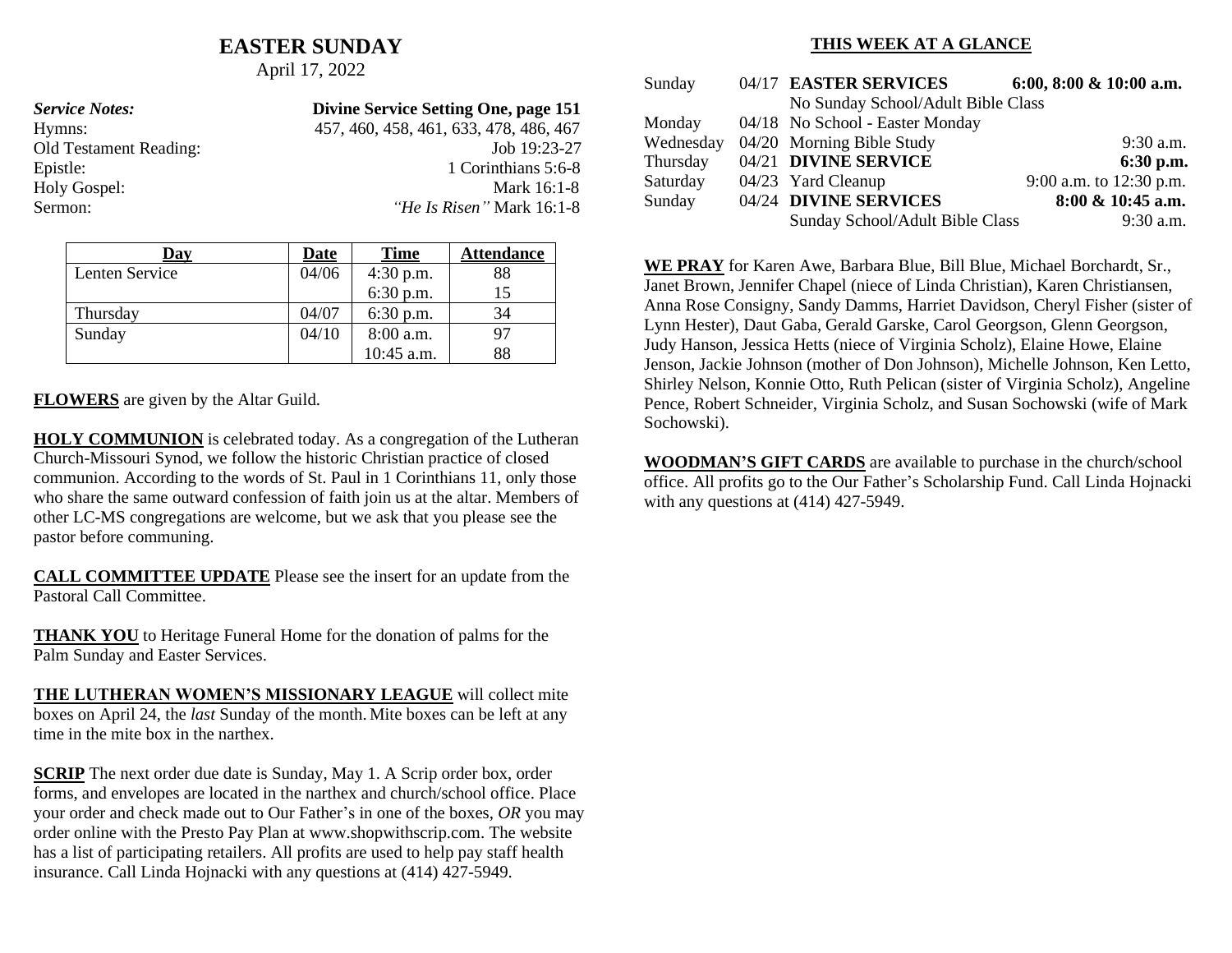# **THE READINGS AND PSALMODY FOR EASTER SUNDAY**

#### **April 17, 2022**

### **THE OLD TESTAMENT READING**

## **Job 19:23-27 (ESV)**

 $23$  "Oh that my words were written! Oh that they were inscribed in a book!  $24$  Oh that with an iron pen and lead they were engraved in the rock forever!  $25$  For I know that my Redeemer lives, and at the last he will stand upon the earth. <sup>26</sup> And after my skin has been thus destroyed, yet in my flesh I shall see God,  $^{27}$  whom I shall see for myself, and my eyes shall behold, and not another. My heart faints within me!

- A: This is the Word of the Lord.
- **C: Thanks be to God.**

#### **THE EPISTLE READING**

#### **1 Corinthians 5:6-8 (ESV)**

<sup>6</sup>Your boasting is not good. Do you not know that a little leaven leavens the whole lump?<sup>7</sup> Cleanse out the old leaven that you may be a new lump, as you really are unleavened. For Christ, our Passover lamb, has been sacrificed. <sup>8</sup> Let us therefore celebrate the festival, not with the old leaven, the leaven of malice and evil, but with the unleavened bread of sincerity and truth.

A: This is the Word of the Lord.

**C: Thanks be to God.**

#### **THE HOLY GOSPEL**

#### **Mark 16:1-8 (ESV)**

<sup>1</sup> When the Sabbath was past, Mary Magdalene and Mary the mother of James and Salome bought spices, so that they might go and anoint him.  $2$ And very early on the first day of the week, when the sun had risen, they went to the tomb. <sup>3</sup> And they were saying to one another, "Who will roll away the stone for us from the entrance of the tomb?" <sup>4</sup> And looking up, they saw that the stone had been rolled back— it was very large.  $<sup>5</sup>$  And entering the tomb, they saw a young man sitting on the right side,</sup> dressed in a white robe, and they were alarmed.

 $6$ And he said to them, "Do not be alarmed. You seek Jesus of Nazareth, who was crucified. He has risen; he is not here. See the place where they laid him. <sup>7</sup> But go, tell his disciples and Peter that he is going before you to Galilee. There you will see him, just as he told you." <sup>8</sup> And they went out and fled from the tomb, for trembling and astonishment had seized them, and they said nothing to anyone, for they were afraid.

P: This is the Gospel of the Lord.

**C: Praise to You, O Christ.**

#### **THE PSALMODY**

#### **Psalm 118:15-29 (ESV)**

<sup>15</sup>Glad songs of salvation are in the tents of the righteous: "The right hand of the Lord does valiantly,  $16$  the right hand of the Lord exalts, the right hand of the Lord does valiantly!" <sup>17</sup>I shall not die, but I shall live, and recount the deeds of the Lord. <sup>18</sup>The Lord has disciplined me severely, but he has not given me over to death. <sup>19</sup> Open to me the gates of righteousness, that I may enter through them and give thanks to the Lord.  $20$  This is the gate of the Lord; the righteous shall enter through it.  $21$ I thank you that you have answered me and have become my salvation.  $22$  The stone that the builders rejected has become the cornerstone.  $^{23}$  This is the Lord's doing; it is marvelous in our eyes.  $^{24}$  This is the day that the Lord has made; let us rejoice and be glad in it.  $25$  Save us, we pray, O Lord! O Lord, we pray, give us success!  $^{26}$  Blessed is he who comes in the name of the Lord! We bless you from the house of the Lord.  $27$ The Lord is God, and he has made his light to shine upon us. Bind the festal sacrifice with cords, up to the horns of the altar!

 $28$  You are my God, and I will give thanks to you; you are my God; I will extol you. <sup>29</sup>Oh give thanks to the Lord, for he is good; for his steadfast love endures forever!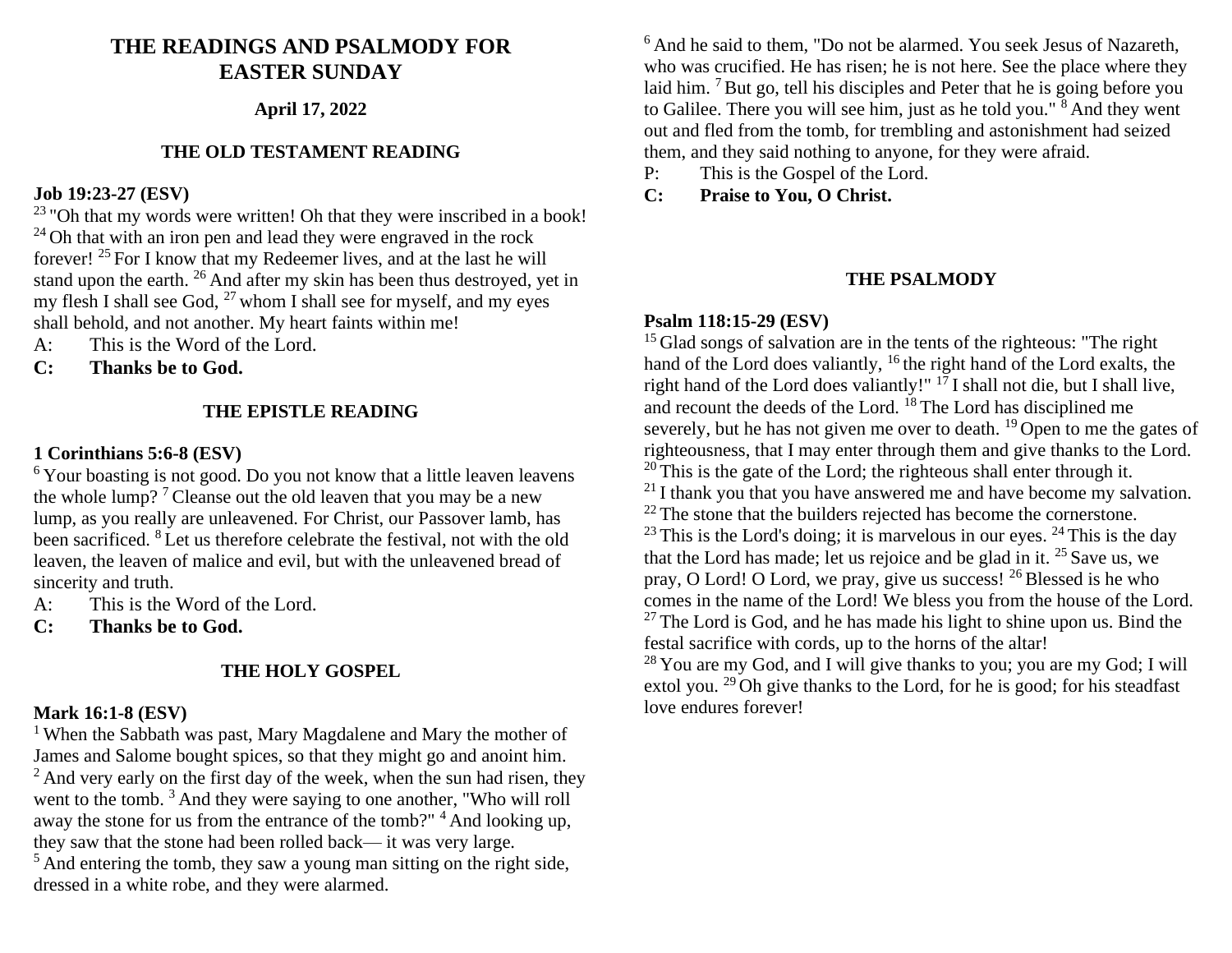#### **INTROIT**

He is risen! Alle- | luia!\* Why do you seek the living among the dead? Alle- | luia! Remember how he told you, Alle- | luia,\* that the Son of Man must be crucified and on the third day rise. Alle- | luia! O Lord, our Lord, how majestic is your name in | all the earth!\* You have set your glory above the | heavens. Yet you have made him a little lower than the heavenly | beings\* and crowned him with glory and | honor. You have given him dominion over the works  $\vert$  of your hands;<sup>\*</sup> you have put all things under | his feet. O | Lord, our Lord,\* how majestic is your name in | all the earth! **Glory be to the Father and** | **to the Son**\*  **and to the Holy** | **Spirit; as it was in the be-** | **ginning,**\*  **is now, and will be forever.** | **Amen.** He is risen! Alle- | luia!\* Why do you seek the living among the dead? Alle- | luia! Remember how he told you, Alle- | luia,\* that the Son of Man must be crucified and on the third day rise. Alle- | luia!

*Psalm 8:1, 5-6, 9; antiphon: Luke 24:5b-6b*

#### *OUR FATHER'S EVANGELICAL LUTHERAN CHURCH, SCHOOL, AND CHILDCARE CENTER*

6025 South 27<sup>th</sup> Street Greenfield, WI 53221 www.ofls.org

Rev. Dr. Karl F. Fabrizius, Pastor prfabrizius@ourfatherslutheran.org Church Phone: (414) 282-8220 Pastor's Phone: (414) 529-3999

Mr. Nathan Wingfield, Principal Office Phone: (414) 282-7500

Mrs. Amanda McGraw/Mrs. Michelle Sroka, Childcare Co-Directors Office Phone: (414) 282-9057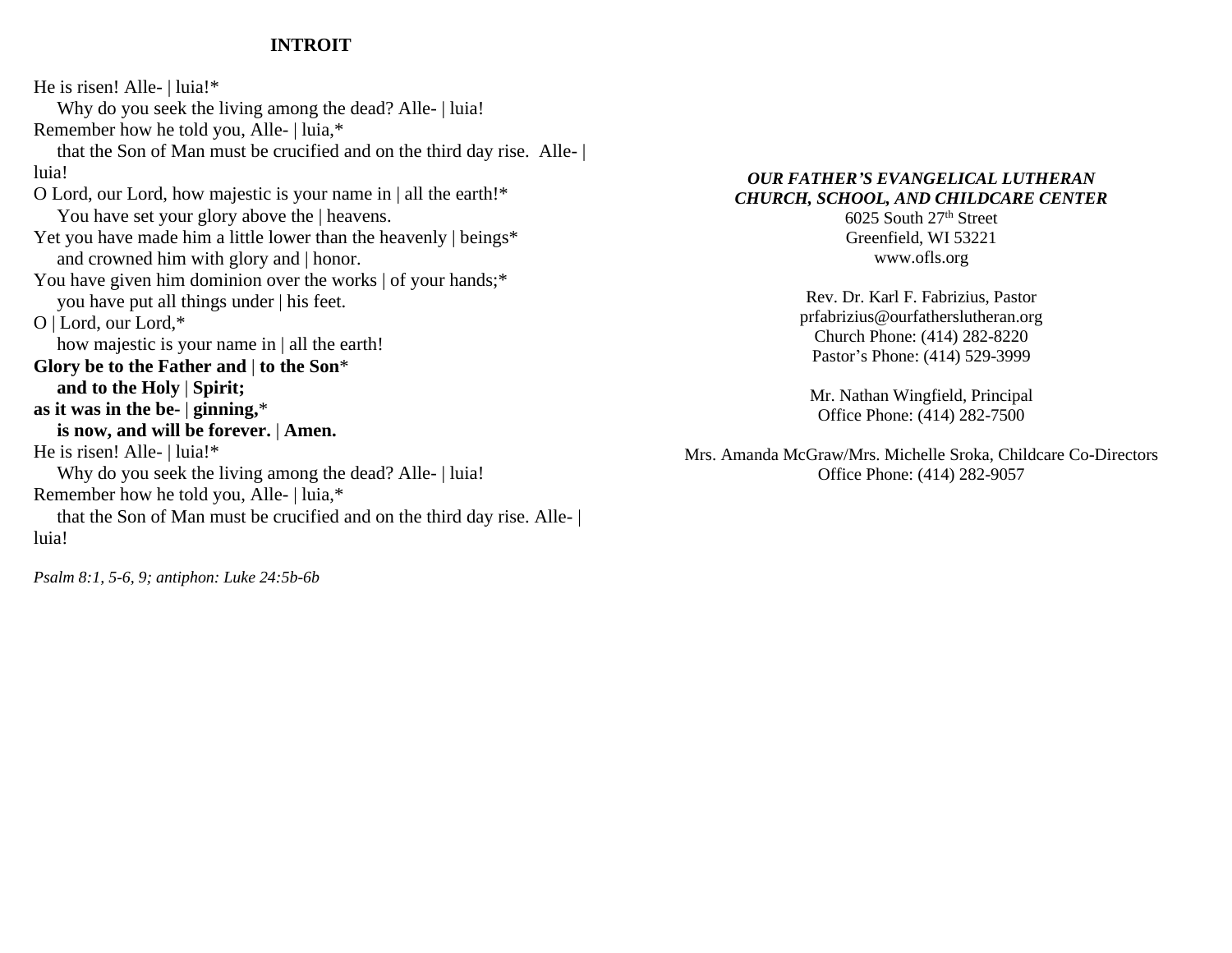# **THE CONGREGATION AT PRAYER FOR THE WEEK OF EASTER SUNDAY THE RESURRECTION OF OUR LORD**

*"He Is Risen"* April 17 through April 23, 2022

*Every funeral in church is a service that mirrors this day. Funerals for the faithful Christian are the culmination of all the Easters they have celebrated on this earth as they anticipate their own resurrection. Those who have died in the faith are brought to this nave where they have so often sung of Christ's resurrection and their own. Their fellow members of the congregation come to sing hymns proclaiming the resurrection of Christ. The liturgy of the funeral always includes the Apostles' Creed, that is the baptismal creed. The casket is draped in a white pall with a gold cross banding to proclaim the crown of life granted to those who have died in this most holy faith as saints of God. The readings often include the Easter Gospel accounts. So let us feast on Christ this day that we may be ready for the day of our own death and resurrection. Let us also not forget the Easter reality at each Christian funeral held in this place.*

**INVOCATION:** In the name of the Father and of the Son and of the Holy Spirit. **AMEN.**

#### **THE CREED**

**VERSE:**<sup>5</sup> I am the vine; you are the branches. Whoever abides in me and I in him, he it is that bears much fruit, for apart from me you can do nothing. **John 15:5 (ESV)**

**COLLECT FOR THE WEEK:** Almighty God the Father, through Your only-begotten Son, Jesus Christ, You have overcome death and opened the gate of everlasting life to us. Grant that we, who celebrate with joy the day of our Lord's resurrection, may be raised from the death of sin by Your lifegiving Spirit; through Jesus Christ, our Lord, who lives and reigns with You and the Holy Spirit, one God, now and forever. **AMEN.**

### **PSALM OF THE WEEK:** 80

**PSALMODY PRAYER:** Come and save us, O Shepherd of Israel, for we perish in this world. You have fed us on the bread of tears and given us tears to drink, while we hunger and thirst after Your righteousness. **AMEN.**

| <b>READINGS FOR THE WEEK</b> |               |
|------------------------------|---------------|
| Monday                       | NO SCHOOL     |
| Tuesday                      | Luke 24:1-12  |
| Wednesday                    | Luke 24:13-35 |
| Thursday                     | Luke 24:33-49 |
| Friday                       | John 20:19-31 |
| Saturday                     | John 20:19-31 |

# **CATECHISM FOR THE WEEK: Table of Duties To Wives**

Wives, submit to your husbands as to the Lord. *Ephesians 5:22*

They were submissive to their own husbands, like Sarah, who obeyed Abraham and called him her master. You are her daughters if you do what is right and do not give way to fear. *1 Peter 3:5-6*

**Luther, Sermon for Holy Easter (1533):** Therefore, we must not only believe that Christ died and rose from the dead in his own person, but also that we partake of this suffering and resurrection as a treasured gift and derive genuine comfort from the same, even as we sing in the Easter hymn: "Christ is arisen from the grave's dark prison; We now rejoice with gladness; Christ will end all sadness." Clearly, Christ wishes to comfort us with his resurrection. That is a great hymn and very comforting, yes, with truly inspiring text, teaching us that the victory and the glorious resurrection of this most noble person is a gift to all believers, for each one to have against his own death; I against mine, you against yours, for Christ's resurrection is greater than heaven and earth. By it, the sins and death of all mankind have been swallowed up. My righteousness cannot redeem me from a single sin, let alone the entire burden of sin and death. But because this person is true God and man, he accomplishes it, gaining an eternal, glorious victory over sin, death, and the devil. The same victory is mine if only I believe in him and confess him to be the person who has accomplished all this for me and all believers. If a person does not wish to believe this, let him be. We preach to those who gladly hear and who have need of this message. These are the ones who live in mortal fear and despair of death and say, I have sinned; I have neither peace nor rest. When the devil attacks an individual, he makes heaven and earth too narrow for the person. The devil plagues me at times, too, creating such a tempest and fire over a forgivable sin that I find that I do not know what to do. Those are his tactics with sin. He does the same with death also. He can intimidate a person in such a frightful, horrible, heinous manner that the individual forgets entirely about God and His Word. He is a virtuoso and a champion when it comes to sin and death, reproaching